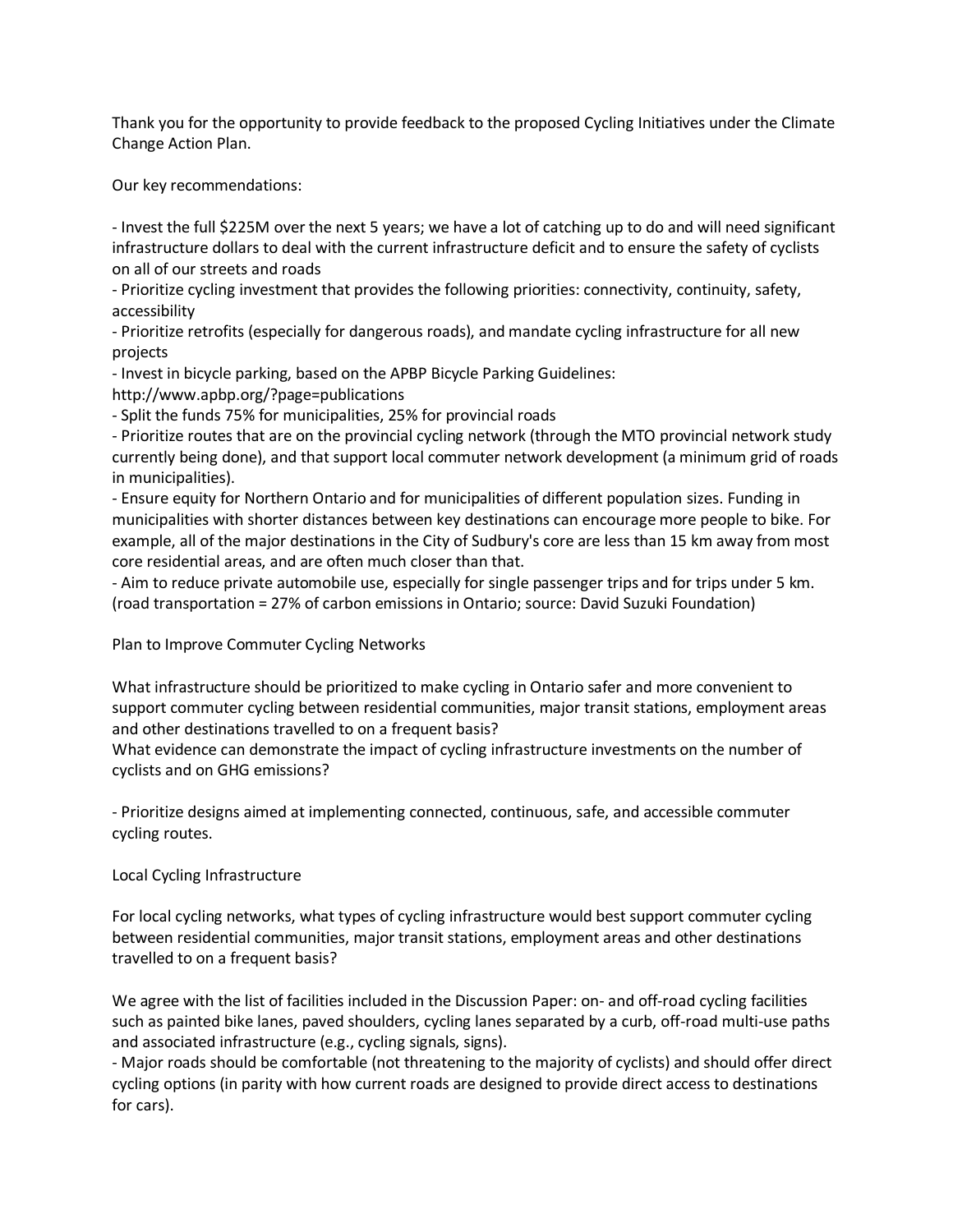- Most high-traffic roads also have important key destinations. In many areas, and especially in smaller cities/towns and in Northern Ontario, alternate options are not available, or if they are, they are inconvenient (more than 1 km away).

- Route designs should meet the OTM Book 18: Cycling Facilities standards.

- Prioritize retrofitting high traffic and high speed roads with key destination points. On these roads, prioritize protected bike facilities to encourage more people to bike, and to ensure their safety. This is especially important to encourage more people who are nervous about cycling in traffic and to encourage children to bike to school.

- Municipalities should build appropriate cycling infrastructure in all of their new road designs and their road retrofit project designs. The challenge to ensuring connectivity and continuity is the need to retrofit existing roads that would not otherwise be reconfigured in the near future (eg 10 years or more). The goal should be to provide separated cycling infrastructure for all roads over 50 km/h; according to many studies, roads with a higher posted speed have a significantly higher risk of collisions that result in severe injury or death.

## Provincial Cycling Infrastructure

What types of cycling infrastructure on provincial highways would best support commuter cycling between residential communities, major transit stations, employment areas and other destinations travelled to on a frequent basis?

- We agree with the list of facilities included in the Discussion Paper: on- and off-road cycling facilities (e.g., painted bike lanes, paved shoulders, cycling lanes separated by a curb, off-road multi-use paths), active transportation bridges and associated infrastructure (e.g., cycling signals, signs) that support cycling in urban areas where provincial infrastructure exists.

- Use the funds to retrofit existing provincial roads; new projects should include safe cycling infrastructure by default. All provincial highways that prohibit cycling should have accessible and nearby alternatives.

- The majority of provincial infrastructure consists of higher speed roads. The goal should be to provide as a minimum buffered paved shoulders and as a preference separated infrastructure for roads above 60 km/h.

- In Northern Ontario, there are often no alternatives to provincial highways that connect cities and towns. A priority should be to retrofit those connectors. Priority should also be given to the provincial cycling network routes to encourage cycle tourism and economic development.

## Bicycle Parking

What types of bike parking facilities (e.g., bike racks, lockers, fee-based enclosures) are needed to support cycling for commuting and other frequent trips?

What types of government-owned, publicly accessible facilities should have bike parking? What types of transit or transportation stations should have bike parking to support improved cyclist access (e.g., GO Stations, LRT stations, bus terminals)?

What types of private facilities could potentially be eligible to receive provincial funding for bicycle parking facilities?

- We agree with the list of parking facilities included in the Discussion Paper: bike racks, bike shelters, bike lockers and bike enclosures.